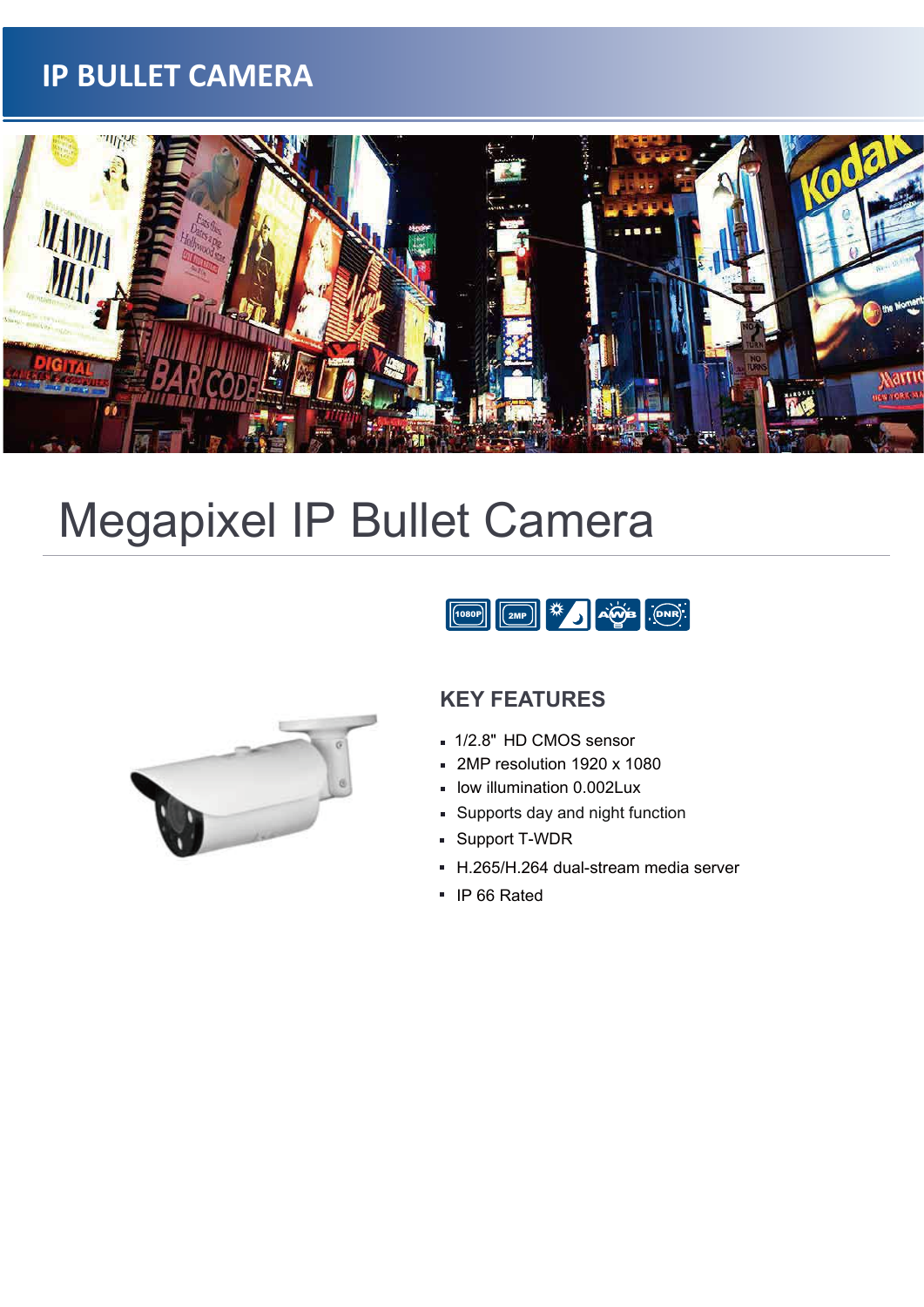# **IP BULLET CAMERA**

#### **Specifications**

| <b>Camera</b>                   |                                                                         |  |  |  |
|---------------------------------|-------------------------------------------------------------------------|--|--|--|
| Image Sensor                    | 1/2.8" SONY CMOS                                                        |  |  |  |
| <b>Effective Pixels</b>         | 1920(H)×1080(V)                                                         |  |  |  |
| Lens                            | 2.8-12 mm; 2.8-12mm Motorized, Auto Iris, DC drive                      |  |  |  |
| <b>Electronic Shutter</b>       | Auto/ Manual(1/25~1/10000)                                              |  |  |  |
| Min. Illumination               | 0Lux/F1.4 (IR ON), Color: 0.02Lux/F1.4, B/W:0.002Lux/F1.4               |  |  |  |
| Day/Night                       | TDN, Auto/Color/B/W/Ext                                                 |  |  |  |
| <b>WDR</b>                      | T-WDR, Off/Low/Middle/High                                              |  |  |  |
| Dynamic Range                   | $\leqslant$ 120dB                                                       |  |  |  |
| White Balance                   | Auto                                                                    |  |  |  |
| R/N ratio                       | ≥50dB (AGC OFF)                                                         |  |  |  |
| <b>DNR</b>                      | 3D NR                                                                   |  |  |  |
| Video Parameter                 | Mirror, Corridor mode, Sharpness/Brightness adjustable                  |  |  |  |
| <b>Encode</b>                   |                                                                         |  |  |  |
| Video Compression               | H.265/H.264/MJPEG                                                       |  |  |  |
| <b>Encoding Streaming</b>       | PAL: 1080P @25fps+ D1@25fps<br>NTSC: 1080P @30fps+ D1@30fps             |  |  |  |
| Video Bitrates                  | Constant bit rate, variable bit rate (16kbps~8000kbps)                  |  |  |  |
| Stream Type                     | Complex stream / video stream                                           |  |  |  |
| Audio Compression               | G.711u                                                                  |  |  |  |
| Audio bit rate                  | 64 Kbps                                                                 |  |  |  |
| <b>Network Services</b>         |                                                                         |  |  |  |
| Protocol                        | TCP/IP, UDP, HTTP, DHCP, RTSP, DDNS, NTP, PPPOE, UPNP, SMTP, ONVIF      |  |  |  |
| Web                             | IE, etc.                                                                |  |  |  |
| Alarm function                  | Network abnormal, mask alarm, motion detection, intelligent alarm, etc. |  |  |  |
| Password protection             | Support                                                                 |  |  |  |
| Privacy zones                   | 4 zones                                                                 |  |  |  |
| Ports                           |                                                                         |  |  |  |
| Network Interface               | RJ45 10M/100M network adaptive                                          |  |  |  |
| Video output                    | CVBS signal by BNC connector                                            |  |  |  |
| Audio                           | Line in / Line out                                                      |  |  |  |
| Alarm                           | 2CH input / 1CH output                                                  |  |  |  |
| RS485                           | Support                                                                 |  |  |  |
| TF card                         | Max. 128GB                                                              |  |  |  |
| Reset                           | Support                                                                 |  |  |  |
| General                         |                                                                         |  |  |  |
| Operating temperature /humidity | $-20^{\circ}$ C ~ 55°C/0%-90%                                           |  |  |  |
| Power Supply                    | DC 12V/AC 24V/PoE                                                       |  |  |  |
| Power Consumption               | < 8W                                                                    |  |  |  |
| Dimensions(mm)                  | φ93*266.54(L)mm                                                         |  |  |  |
| IR Led                          | 3*IR III IR leds                                                        |  |  |  |
| IR Distance                     | 40m                                                                     |  |  |  |
| Weight/PCS(g)                   | 660g                                                                    |  |  |  |